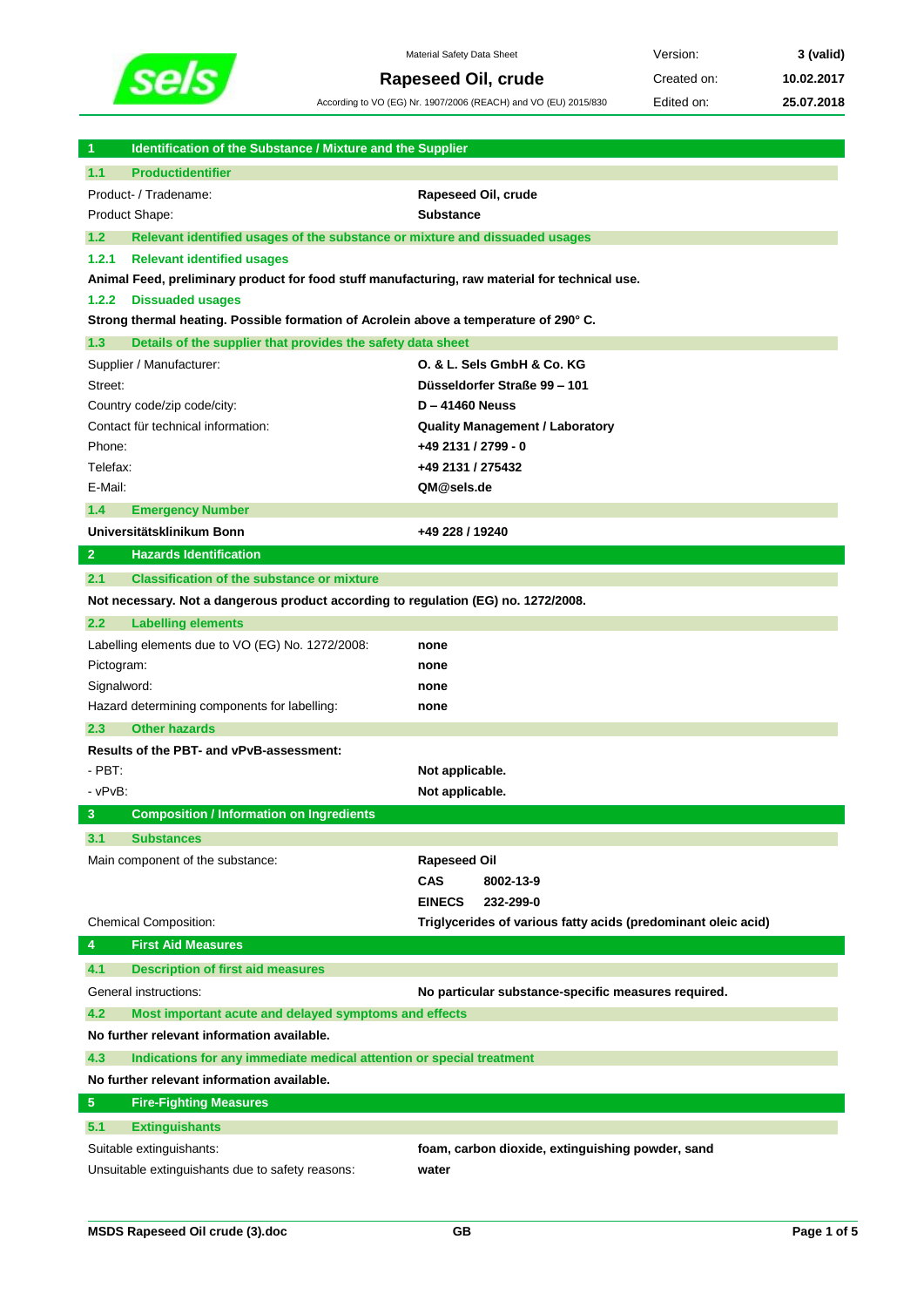

According to VO (EG) Nr. 1907/2006 (REACH) and VO (EU) 2015/830 Edited on: **25.07.2018**

# **5.2 Specific hazards caused by the substance or mixture**

Special hazards caused by the mixture or its products of combustion:

**Thermal decomposition. Danger of formation of acrolein above a temperature of 290° C.**

**Carbon monoxide, carbon dioxide and acrolein are produced in case of fire.**

# **5.3 Information on firefighting**

**For initial fires: Use fire extinguishers of fire class B.**

**Alert the fire brigade immediately in case of fire-spread. Access into the danger zone only with full protective clothing and self-contained breathing apparatus.** 

**Endangered containers in the surrounding should be cooled with spray-water.**

**Defeat escaping vapours with water. Avoid fire-extinguishing water from contaminating surface or ground waters and soil.**

# **6 Accidential Release Measures**

**6.1 Personal precautions, protective equipment and emergency measures**

### **6.1.1 Information for non-emergency personnel**

**Danger of slipping on moistered surfaces.**

**6.1.2 Information for emergency forces.**

**Avoid contamination of soil, surface and ground waters and sewage system. Absorb the released product with bonding agents.**

**6.2 Environmental measures**

**Avoid contamination of soil, surface and ground waters and sewage system. Absorb the released product with bonding agents.**

**6.3 Methods and material for retention and cleaning up**

For larger quantities:

**Pump out the released product.**

For smaller quantities and remains:

**Absorb the released product with bonding agents. Dispose properly.**

**6.4 Reference to other sections**

**Note information in sections no. 7, 8 and 13.**

# **7 Handling and Storage**

**7.1 Precautions for safe handling**

**Ignition risk when working with fire (welding, grinding etc.) on filled, empty or empty, uncleaned containers.**

**When hot, risk of splashing in combination with water.**

**When using rapeseed oil as fuel, there is a significantly higher risk for cancer in comparison to Diesel engine exhaust fumes.**

| Conditions for safe storage under consideration of incompatibilities | 7.2 |  |  |  |  |
|----------------------------------------------------------------------|-----|--|--|--|--|
|----------------------------------------------------------------------|-----|--|--|--|--|

| Requirements on storage rooms and containers: | Avoid contamination of soil / water. |
|-----------------------------------------------|--------------------------------------|
|                                               |                                      |

Storage category (according to VCI): **LGK 10 – Combustible liquids**

**Information on storage with other products: High affinity for lipophilic solvents.**

**7.3 Specific end use**

**Animal feed. Preliminary product for food stuff manufacturing, raw material for technical use.**

# **8 Exposure Controls / Personal Protection Measures**

**8.1 Monitored parameters**

**Not necessary. No hazardous substance.**

**8.2 Exposure Controls**

#### **Not necessary. No hazardous substance.**

| 9 |  |  | <b>Physical and Chemical Characteristics</b> |  |
|---|--|--|----------------------------------------------|--|
|---|--|--|----------------------------------------------|--|

| 9.1<br>Information on basic physical and chemical characteristics |                           |             |
|-------------------------------------------------------------------|---------------------------|-------------|
| State of aggregation:                                             | up to -5° C liquid        |             |
| Colour:                                                           | brown-yellow              |             |
| Odour:                                                            | neutral to characteristic |             |
| Odour treshold:                                                   | not specified             |             |
| pH-value:                                                         | not necessary             |             |
| Melting point/freezing point:                                     | $< 0^\circ C$             | DGF C-IV 3a |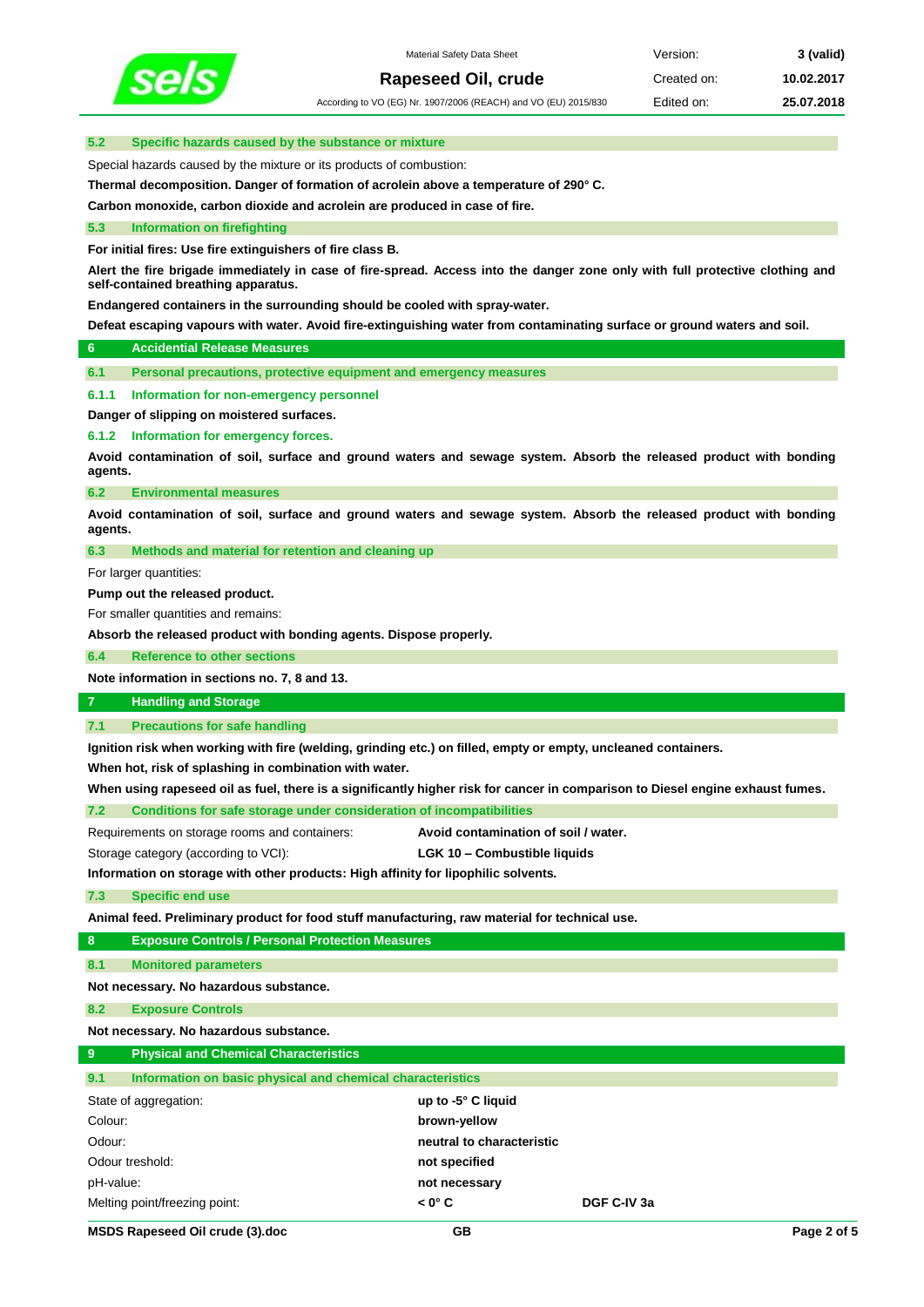

Material Safety Data Sheet **Version: 3** (valid) **Rapeseed Oil, crude** Created on: 10.02.2017 According to VO (EG) Nr. 1907/2006 (REACH) and VO (EU) 2015/830 Edited on: **25.07.2018**

| Boiling point and boiling range:                                                  | > 350° C under decomposition                                                                           |
|-----------------------------------------------------------------------------------|--------------------------------------------------------------------------------------------------------|
| Flashpoint:                                                                       | $>121^{\circ}$ C<br>DGF C-IV 8                                                                         |
| Evaporation rate:                                                                 | not specified                                                                                          |
| Inflammability:                                                                   | not specified                                                                                          |
| Upper/lower inflammability-<br>or explosion limits:                               | explosion limits not definable bcs. decomposition starts before                                        |
| Vapour pressure (20 °C):                                                          | $<$ 1 mbar                                                                                             |
| Vapour density:                                                                   | not specified                                                                                          |
| Relative density:                                                                 | not specified                                                                                          |
| Solubility in                                                                     |                                                                                                        |
| lipophilic solvents:                                                              | unlimited                                                                                              |
| In water:                                                                         | not specified                                                                                          |
| Partition coefficient: n-Octanol/Water:                                           | not specified                                                                                          |
| Auto-ignition temperature:                                                        | auto-ignition possible, when finely distributed in bleaching earth,<br>insulating or likewise material |
| Decomposition temperature:                                                        | approx. 350° C                                                                                         |
| Viscosity (20 °C):                                                                | 72 - 82 mPa*s<br>DGF C-IV 7b                                                                           |
| Explosive characteristics:                                                        | not specified                                                                                          |
| Oxidizing characteristics:                                                        | not specified                                                                                          |
|                                                                                   |                                                                                                        |
| <b>Definitions:</b>                                                               |                                                                                                        |
| DGF C-IV Nr. stays for:                                                           |                                                                                                        |
| DGF:                                                                              | Deutsche Gesellschaft für Fettwissenschaft                                                             |
|                                                                                   | (German Society for Fat Science)                                                                       |
| С.                                                                                | Fats                                                                                                   |
| IV:                                                                               | <b>Physical testing</b>                                                                                |
| 2:                                                                                | <b>Density</b>                                                                                         |
| 3а:                                                                               | <b>Melting point / Freezing point</b>                                                                  |
| 7:                                                                                | <b>Viscosity</b>                                                                                       |
| 8.                                                                                | Flashpoint                                                                                             |
| <b>Other information</b><br>9.2                                                   |                                                                                                        |
| Ignition point:                                                                   | 410° C                                                                                                 |
| Temperature classification:                                                       | T2                                                                                                     |
| Density (20 °C):                                                                  | $912 - 918$ kg / m <sup>3</sup><br>DGF C-IV 2d                                                         |
| Soldification point:                                                              | -5 °C – -8 °C                                                                                          |
| 10<br><b>Stability and Reactivity</b>                                             |                                                                                                        |
| 10.1<br><b>Reactivity</b>                                                         |                                                                                                        |
| When properly used for the purpose intended, no hazardous reactivities are known. |                                                                                                        |
| 10.2<br><b>Chemical stability</b>                                                 |                                                                                                        |
| Under normal environmental conditions the product is chemically stable.           |                                                                                                        |
| 10.3<br><b>Possible hazardous reactions</b>                                       |                                                                                                        |
| Thermal decomposition when heating is above the decomposition temperature.        |                                                                                                        |
| <b>Conditions to avoid</b><br>10.4                                                |                                                                                                        |
| Strong heating.                                                                   |                                                                                                        |
| <b>Incompatible materials</b><br>10.5                                             |                                                                                                        |
| No relevant information available.                                                |                                                                                                        |
| 10.6<br><b>Hazardous decomposition products</b>                                   |                                                                                                        |
| <b>Acrolein</b>                                                                   |                                                                                                        |
| 11<br><b>Toxicological Information</b>                                            |                                                                                                        |
| 11.1<br>Information on toxicological effects                                      |                                                                                                        |
|                                                                                   | not specified                                                                                          |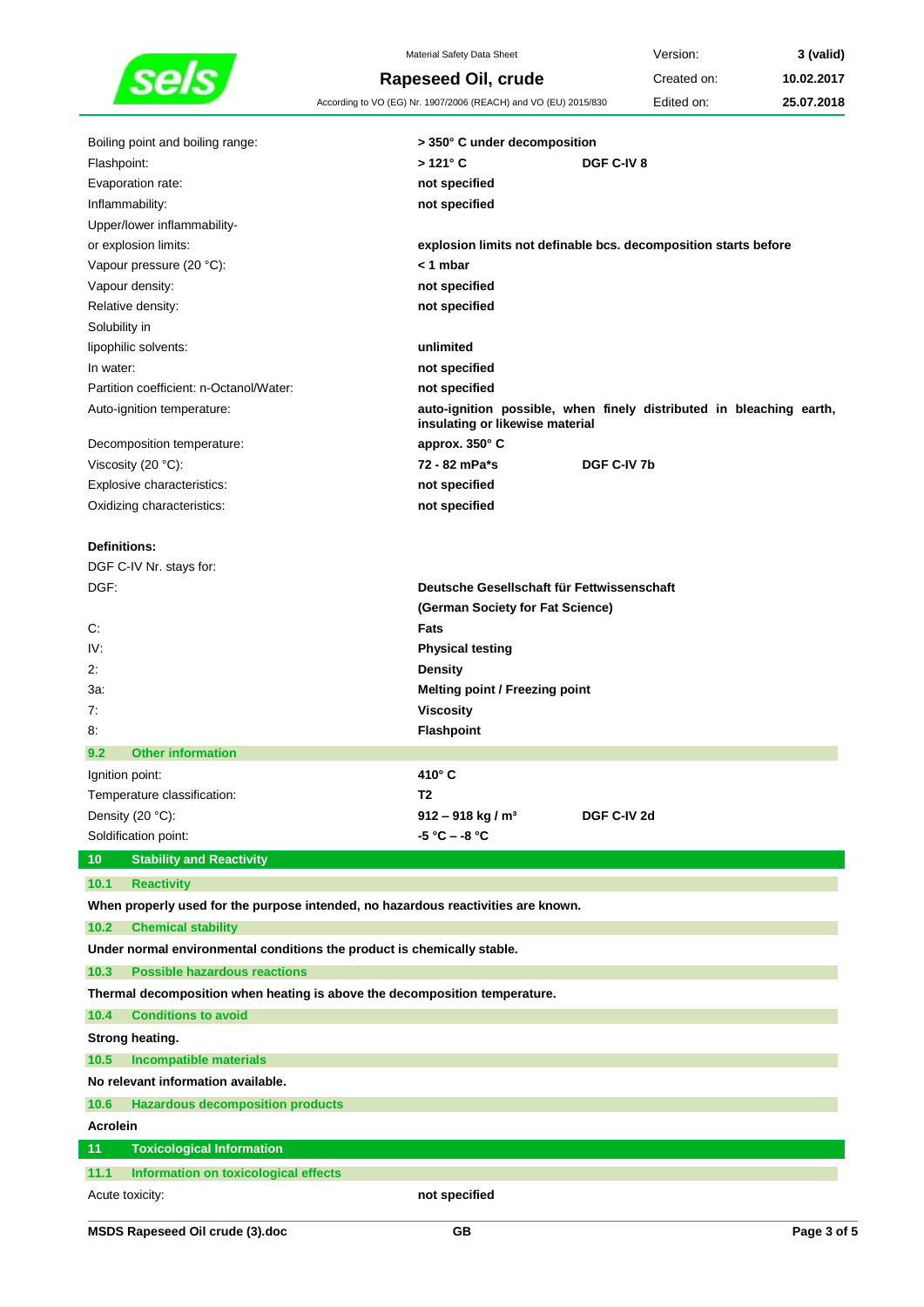|                                                                            | Material Safety Data Sheet                                                                                                  | Version:    | 3 (valid)  |
|----------------------------------------------------------------------------|-----------------------------------------------------------------------------------------------------------------------------|-------------|------------|
|                                                                            | Rapeseed Oil, crude                                                                                                         | Created on: | 10.02.2017 |
|                                                                            | According to VO (EG) Nr. 1907/2006 (REACH) and VO (EU) 2015/830                                                             | Edited on:  | 25.07.2018 |
|                                                                            |                                                                                                                             |             |            |
| Skin irritation/corrosivity:                                               | not specified                                                                                                               |             |            |
| Severe eye irritation/damage:                                              | not specified                                                                                                               |             |            |
| Respiratory/skin sensitisation:                                            | not specified                                                                                                               |             |            |
| Germ-cell mutagenicity:                                                    | not specified                                                                                                               |             |            |
| Carcinogenicity:<br>Reproductive toxicity:                                 | not specified                                                                                                               |             |            |
| Specific target organ systemic toxicity (single exposure):                 | not specified<br>not specified                                                                                              |             |            |
| Specific target organ systemic toxicity (repeated exposure): not specified |                                                                                                                             |             |            |
| Aspiration hazard:                                                         | not specified                                                                                                               |             |            |
| 12<br><b>Ecological Information</b>                                        |                                                                                                                             |             |            |
| 12.1<br><b>Toxicity</b>                                                    |                                                                                                                             |             |            |
| Aquatic toxicity:                                                          | Lethatlity of Goldorfen [lat.: Leuciscus idus] non reached in 48 h.                                                         |             |            |
| 12.2<br><b>Persistance and degradability</b>                               |                                                                                                                             |             |            |
| Product is completely bio-degradable.                                      |                                                                                                                             |             |            |
| 12.3<br><b>Bioaccumulation potential</b>                                   |                                                                                                                             |             |            |
|                                                                            |                                                                                                                             |             |            |
| No relevant information available.                                         |                                                                                                                             |             |            |
| 12.4<br><b>Mobility in soil</b>                                            |                                                                                                                             |             |            |
| Note the waste water limit values.                                         |                                                                                                                             |             |            |
| 12.5<br><b>Results of the PBT- and vPvB assessment</b>                     |                                                                                                                             |             |            |
| Results of the PBT- and vPvB assessment:                                   |                                                                                                                             |             |            |
| PBT:                                                                       | not specified                                                                                                               |             |            |
| vPvB:                                                                      | not specified                                                                                                               |             |            |
| 12.6<br><b>Other hazardous effects</b>                                     |                                                                                                                             |             |            |
| No relevant information available.                                         |                                                                                                                             |             |            |
| 13<br><b>Disposal Considerations</b>                                       |                                                                                                                             |             |            |
| 13.1<br><b>Waste treatment processes</b>                                   |                                                                                                                             |             |            |
| the domestic waste in accordance with the local regulations.               | The waste can be recycled and thermally recovered. Waste requires no particularly monitoring. Can be disposed of along with |             |            |
| Waste entry according to list of waste (AVV):                              | 20 01 25                                                                                                                    |             |            |
| Uncleaned packagings:                                                      | disposal according to AVV 15 01                                                                                             |             |            |
| <b>Transport Information</b><br>14                                         |                                                                                                                             |             |            |
| lations.                                                                   | ADR, ADN, IATA; ICAO; IMO; IMDG, RID: Not necessary. The product is not a hazardous material according to transport regu-   |             |            |
| <b>UN-number</b><br>14.1                                                   |                                                                                                                             |             |            |
| Not applicable.                                                            |                                                                                                                             |             |            |
| 14.2<br><b>Proper UN-shipping name</b>                                     |                                                                                                                             |             |            |
| Not applicable.                                                            |                                                                                                                             |             |            |
| 14.3<br><b>Transport hazard class</b>                                      |                                                                                                                             |             |            |
| Not applicable.                                                            |                                                                                                                             |             |            |
| <b>Packing group</b><br>14.4                                               |                                                                                                                             |             |            |
| Not applicable.                                                            |                                                                                                                             |             |            |
| 14.5<br><b>Environmental Hazards</b>                                       |                                                                                                                             |             |            |
|                                                                            |                                                                                                                             |             |            |
| Not applicable.                                                            |                                                                                                                             |             |            |
| 14.6<br>Precautionary measures for the user                                |                                                                                                                             |             |            |
| Not applicable.                                                            |                                                                                                                             |             |            |
| 14.7                                                                       | Bulk transport according to appendix II of the MARPOL-Agreement and to the IBC-Code                                         |             |            |
| Not applicable.                                                            |                                                                                                                             |             |            |